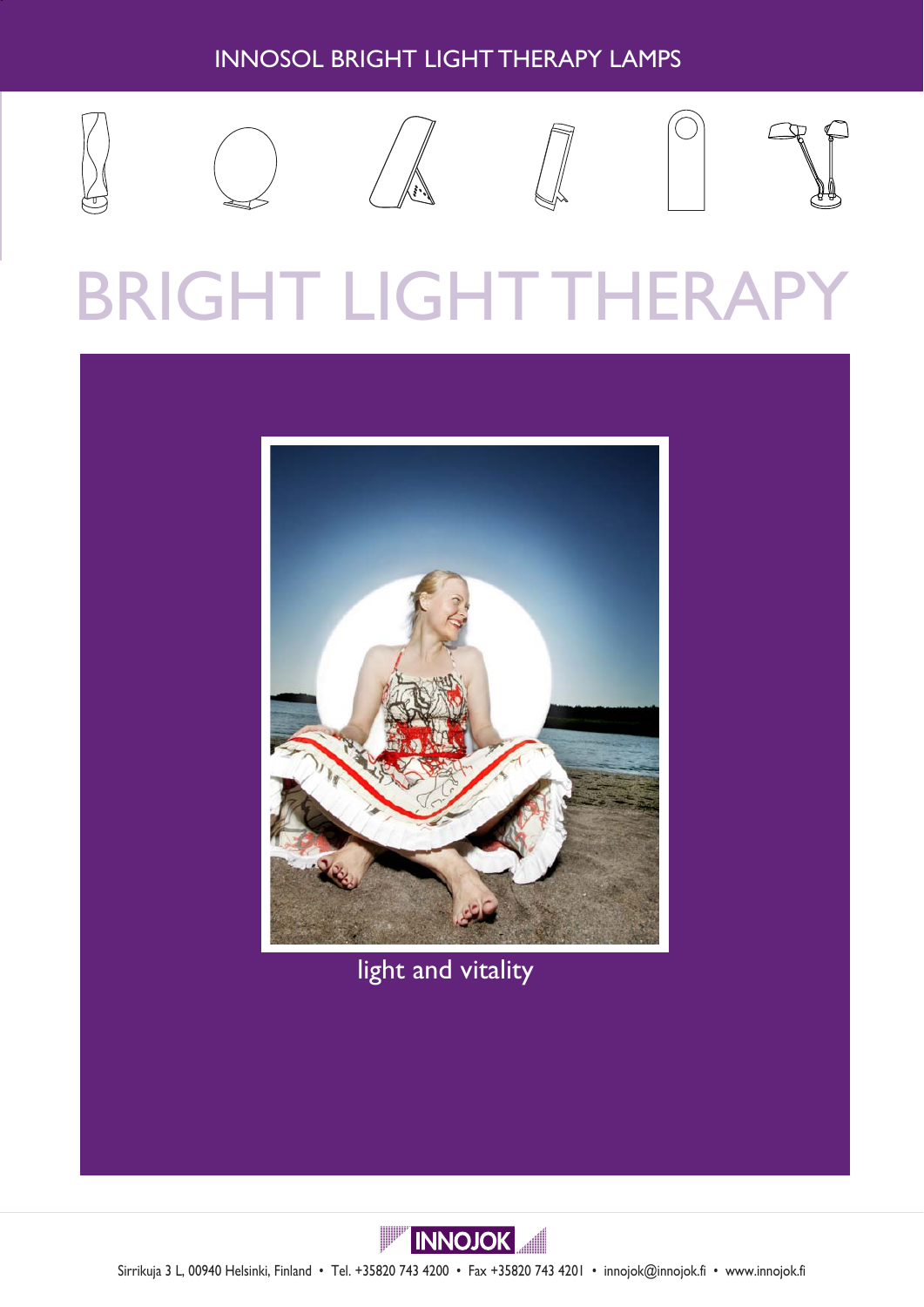#### The sun as the source of life

Sunlight and warmth are the basic conditions of life. They make plants flourish and provide us all with the necessary energy and vitality. Man is a part of nature and the biological properties of our body have developed accordingly. In summer, the intensity of light is at its maximum because days are significantly longer and brighter than in late autumn and mid winter.

The unit of light intensity is called 'lux'. One lux corresponds to light intensity produced by one candle at a distance of one metre. On a summer day, sunlight intensity outdoors is approximately 50,000-100,000 lux.

| The amount of light under different conditions |                   |
|------------------------------------------------|-------------------|
| Bright sunshine                                | 100 000 lx        |
| Bright light therapy                           | 2 500-10 000 lx   |
| Well illuminated office                        | $400 \mathrm{lx}$ |
| General illumination in homes 50 lx            |                   |



#### When the amount of daylight decreases

Beautiful summer days will inevitably turn into autumn. At its best, early autumn can still be a pleasant time. We hope that the bright summer days will help us get through the dark winter months. In autumn and winter, we spend a great deal of time indoors. Normally, light intensity indoors is approximately 50 – 100 lux, which is one thousand times less than the amount of natural light on a summer day.

#### What symptoms does lack of light cause?

In autumn and winter, many people feel tired and less energetic. Lack of light may also cause sleep disorders. Some people's appetite may increase leading to weight gain. Some may even experience depression. These symptoms are due to our body's normal tendency to adapt to changing circumstances: shorter days and smaller amount of daylight. This phenomenon is called SAD (Seasonal Affective Disorder)<sup>1</sup> or Winter Depression. SUB SAD or the Winter Blues is a milder form of SAD affecting a considerably larger number of people.

### With bright light therapy, you feel energetic all year round

Today, efficiency is expected from us throughout the year. We cannot sink in a "winter torpor" as our ancestors did. We must find effective means to keep up our positive spirits and activity. For this, we have bright light therapy which helps an increasing number of people overcome SAD.

User experiences show that regular bright light therapy helps you maintain your work efficiency. Office workers and their employers in particular have learned to know the benefits of bright light therapy. Shift workers have found bright light therapy to be an excellent means to balance their irregular daily rhythm ². Likewise, correctly timed bright light therapy speeds up your recovery from jet lag considerably.

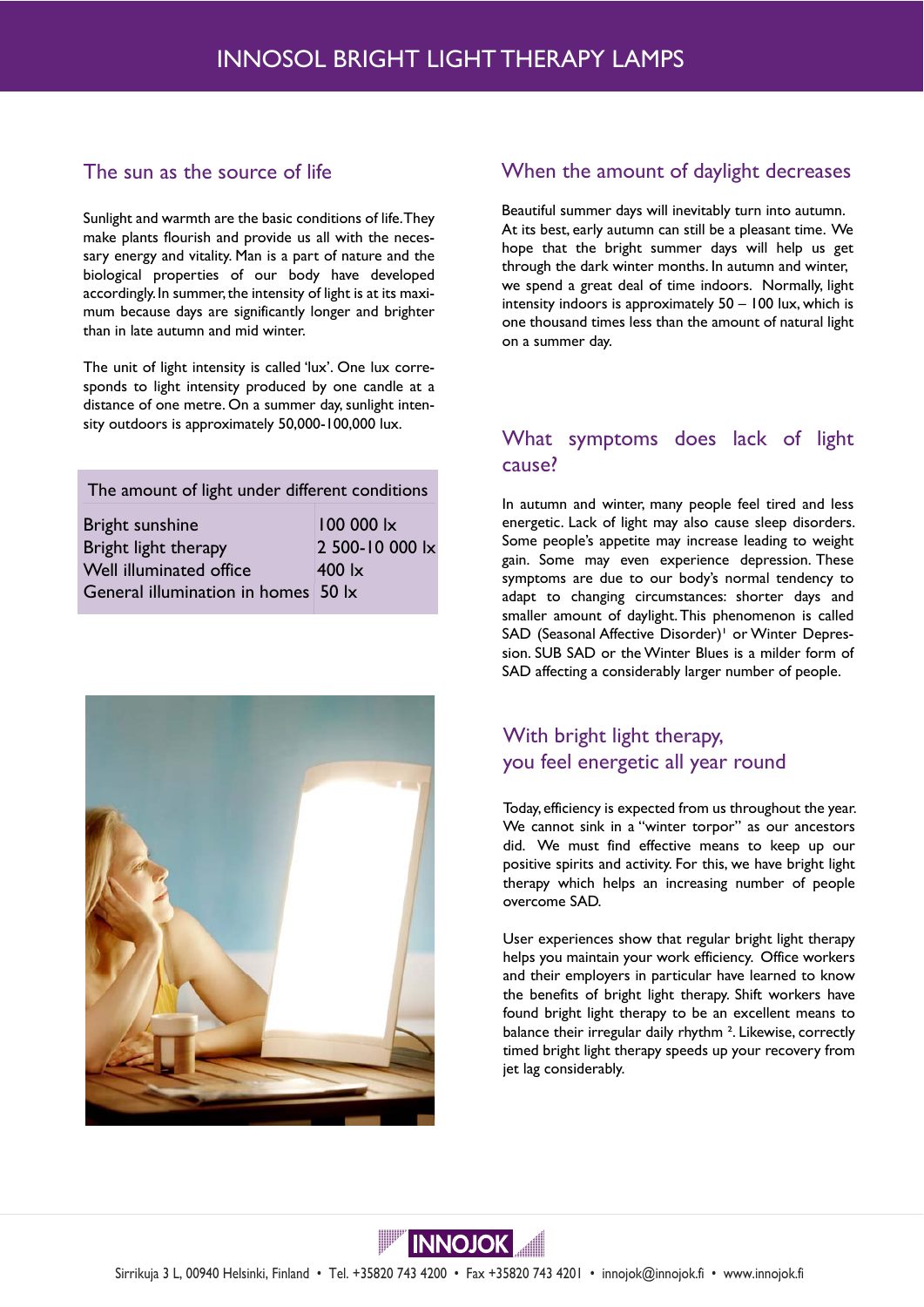#### Bright light affects through the eyes

The light first proceeds to the retina and from there along the optic nerves further to the light sensitive area in the brain (suprachiasmatic cellkernel) which plays an important part in regulating the body clock function. The sleep hormone melatonin, secreted by the pineal gland, is of great significance to the amount of sleep needed and the state of mental agility. Bright light reduces the secretion of melatonin.

#### Bright light therapy is safe and easy

Bright light therapy is a pleasant way to take care of oneself. All you need is an INNOSOL bright light device that effectively compensates the lack of natural daylight.

The preferred daily exposure time is about 0.5–2 hours. The sessions are most effective in the morning. Light therapy in the evening may cause some users difficulty in going to sleep.

Depending on the device type, the maximum distance between your face and the device varies between 45 and 115 centimetres. The closer you are to the device the more effective and shorter is a single session. You don't have to look straight at the source of light, but you should keep it within your visual field throughout the session. Thus, light therapy does not take your valuable time as you can read, have breakfast or watch television at the same time.

#### Bright light therapy and healthy habits

Regular exercise and a balanced diet are an essential part of your wellbeing. Scientific studies show that the effects of bright light therapy are most effective when combined with simultaneours physical exercise<sup>3</sup>. For example, you can place the INNOSOL bright light device in the vicinity of your training equipment, e.g. an exercise cycle.

#### INNOSOL bright light device – effective, safe and handy

Bright light therapy requires a light intensity from 2,500 up to 10 000 lux. Not just any lamp that produces bright and intensive light, such as a halogen lamp, is suitable for bright light therapy.



The INNOSOL bright light devices meet all the requirements set on high quality therapy. The light does not flicker and it is evenly distributed. The opaque shade that covers the entire light surface filters UV emissions. A sufficiently long distance from the device guarantees you a pleasant therapy session.The surface luminosity of the INNOSOL bright light devices is as low as possible to minimise dazzling.

The INNOSOL bright light devices are of extremely high quality. They have been developed and tested in Finland where both seasonal changes and variations in the amount of daylight are manifest and intense. Finland is one of the world's leading countries in bright light research. These studies have been the basis for the development of INNOSOL bright light devices.

Although lack of daylight is most typical of Northern Europe, the phenomenon is also familiar in other parts of the world. In Central Europe, autumns and winters are also long and daylight is scarce. INNOSOL bright light devices have in Finland thousands of satisfied users, and we export bright lights to more than ten countries.

> Partonen, Lönnqvist; Seasonal Affective Disorder 2 Eastman, Martin; How to use light and dark to produce circadian

adaptation to night shift work

3 Partonen, Leppämäki, Hurme, Lönnqvist; Randomized trial of physical exercise alone or combined with bright light on mood and health-related quality of life

**INNOJOK**